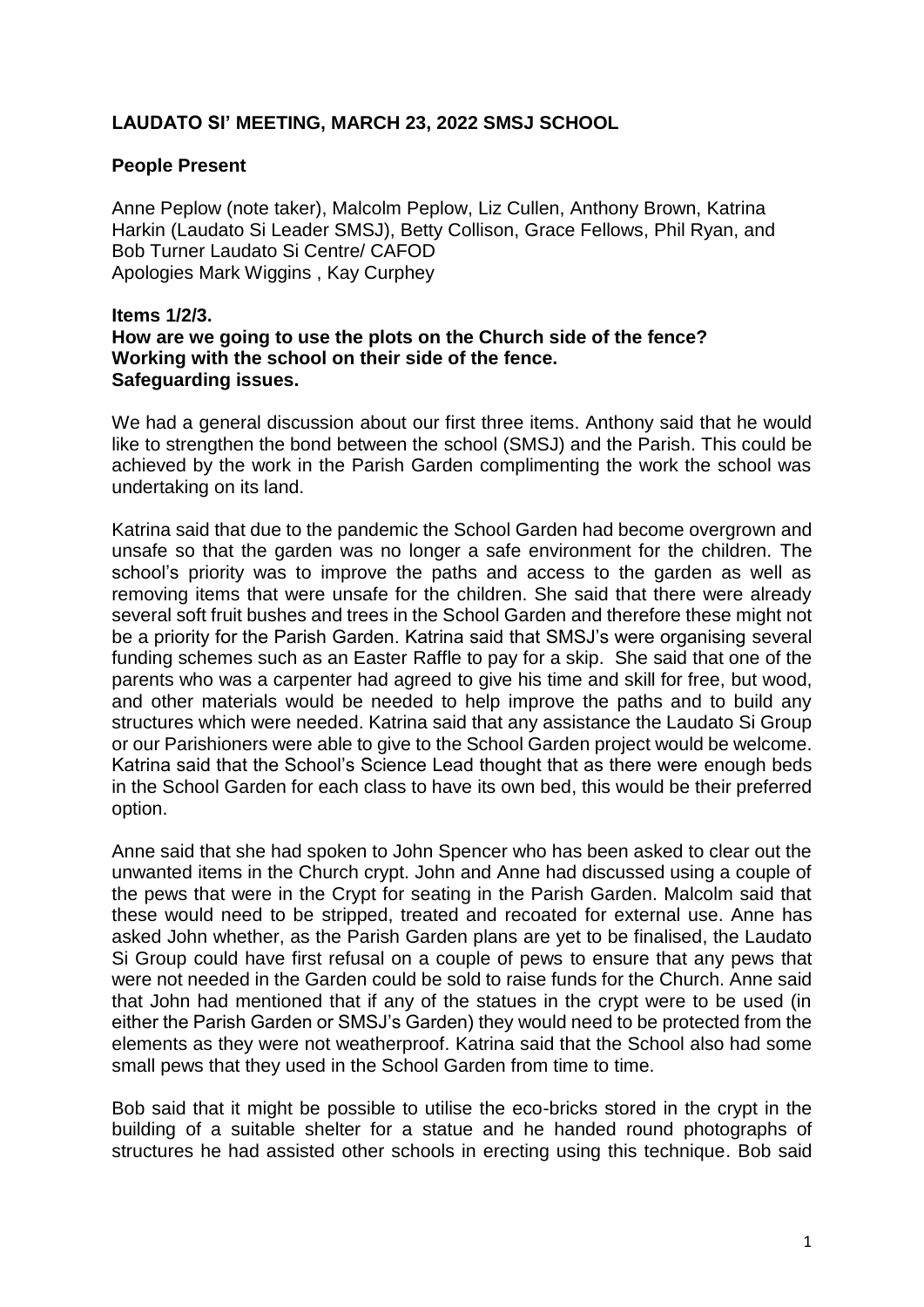that the cost of 1 day's assistance (which could be divided into 2 x half days) would be approx. £200 but this would include materials and the incorporation of the eco- bricks.

Phil asked if such structures could be placed on the School Garden site. Katrina said that due to safeguarding issues, access to the School Garden must remain tightly controlled and as such, a structure in the School Garden would not be always freely accessible to our Parishioners. There were various suggestions about whether each Garden could incorporate a prayer/ peace garden or perhaps that the Laudato Si, i.e. a mirroring effect which again compliment both garden projects but no final decision has been made as yet.

It was agreed that in the meantime a rota would be arranged so that more volunteers could be encouraged to help with the current Garden tidy up. It was agreed that as none of us were looking for a pristine Parish Garden and given the Group's Live Simply values we should renew and recycle as much material and plants as we could. Therefore, we should continue to ask our Parishioners to provide plants and seeds from their own gardens rather than buying new items from garden centres. Grace said that Jo Stuttard had offered plants from her allotment which was very kind of her. No final decision on the building of a structure/ structures was made as this would be subject to funding and placement.

Agreed Rota timetable Saturday 26<sup>th</sup> March, Thursday 31<sup>st</sup> March, Saturday 9<sup>th</sup> April, Thursday 21<sup>st</sup> April and Saturday 23<sup>rd</sup> April. Meet in the Parish Garden at 10.30 on each occasion.

#### **4. The Tesco Community Grant and further funding issues**

Katrina said that they had thought about seeking funding via a Tesco Community Grant, however the school had not yet decided to go down this route. Anthony and Anne said that they had investigated these grants. Obtaining a grant of up to £1,500 would take up to 18 months and there was no guarantee of success as there was a lot of competition. The three best applications are voted on by Tesco Shoppers and as there was a big Tesco store in town this might be possible. Any application would need to appeal to a wide proportion of the local community and as the Live Simply/Laudato Si Group had been running for over 2 years it would be eligible to apply.

Anne said that she had also seen a link on Facebook for the Waddington Duck Race where stalls were free to local community groups. See the link below for more details:

[https://www.facebook.com/groups/rvcss/permalink/696649061488744/.](https://www.facebook.com/groups/rvcss/permalink/696649061488744/)

A volunteer is needed to draft an application for Tesco funding if we decide to make an application.

## **5. Communication**

It was agreed that it would be useful to set up a What's App Group so that we could communicate more easily.